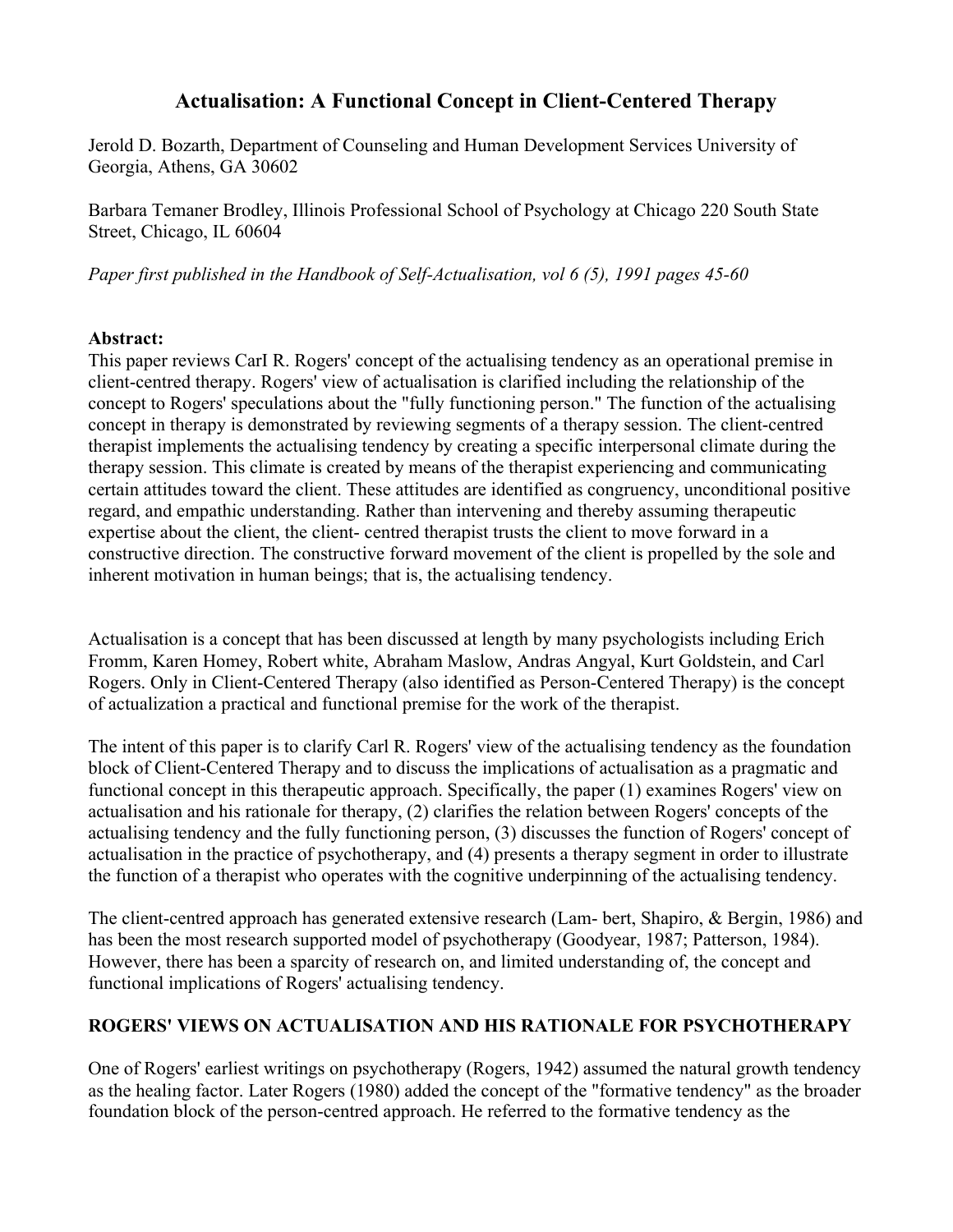directional tendency in the universe. The actualising tendency is more specifically that tendency in organisms and is the foundation block for Client-Centered Therapy. In 1942, Rogers wrote:

Therapy is not a matter of doing something to the individual, or of inducing him to do something about himself. It is instead a matter of freeing him for normal growth and development. (p.29)

Rogers acknowledged that his ideas about actualisation were influenced by the work of Kun Goldstein, Maslow, Angyal and others but noted that his formulation emerged primarily from his own naturalistic observations. Only after formulating his own theory did he become aware of some of the supporting work in biology (e.g., Bertalanffy, 1960).

Rogers observed that behaviours of organisms (including individuals in therapy) move in the direction of maintaining and enhancing themselves. Emphasizing this observation he asserted the idea of the actualising tendency its involving all motivation, expansion and enhancement. The basis for all of his thinking about therapy, human development, personality and interpersonal relationships (1959) was the actualisation tendency (1963). He stated:

In client-centred therapy, the person is free to choose any directions, but actually selects positive and constructive pathways. I can only explain this in terms of a directional tendency inherent in the human organism-a tendency to grow, to develop, to realize its full potential. (Rogers, 1986a, p.127)

The rationale for client-centred therapy and the person-centred approach in interpersonal interactions rests on the actualising construct in the following ways: (I) The actualising tendency is the basic and sole motivation of persons. (2) The actualising tendency is constructively directional, aiming toward increasing differentiation and complexity and resulting in growth, development and fulfilment of potentialities. (3) The effects of this sole motivational tendency on the person's experience and behaviour can be distorted or stunted by interaction with unfavourable, inadequate or destructive environmental circumstances. (4) These distorted or stunted realizations of the person create the need for psychotherapy. (5) Client-centred therapy is an attempt to create an optimal psychological climate for the person by means of the therapist providing a special kind of relationship that involves certain attitudinal qualities of the therapist. (6) This relationship fosters the person's natural actualising tendency to function in ways that overcome the effects on his/her organism of unfavourable or destructive circumstances. (7) The result of therapy is that the person's experience and behaviour become more purely constructive and more powerfully developmental and enhancing. Using the same logic, the promotion of a person's constructive growth tendency was extended beyond psychotherapy to include any interpersonal relationship where one individual can create a climate that promotes the other individual's actualising tendency.

## CHARACTERISTICS OF THE ACTUALISING TENDENCY IN ROGERS' THEORY

Rogers' construct of the actualising tendency is an organismic theory with the fundamental qualities in human nature being viewed as those of growth, process and change. In Rogers' theory, "Man is an actualising process" (Van Belle, 1980, p.70). Actualisation is the motivational construct in organismic theory and, thus, is embedded in the organismic growth process and is the motivator for change. The organism/person is the basic unit of inquiry in Rogers' thought. The principle characteristics of all organisms, including the human, have this tendency in common although Rogers' term "person" is the one used for the distinctly human realization of organismic nature.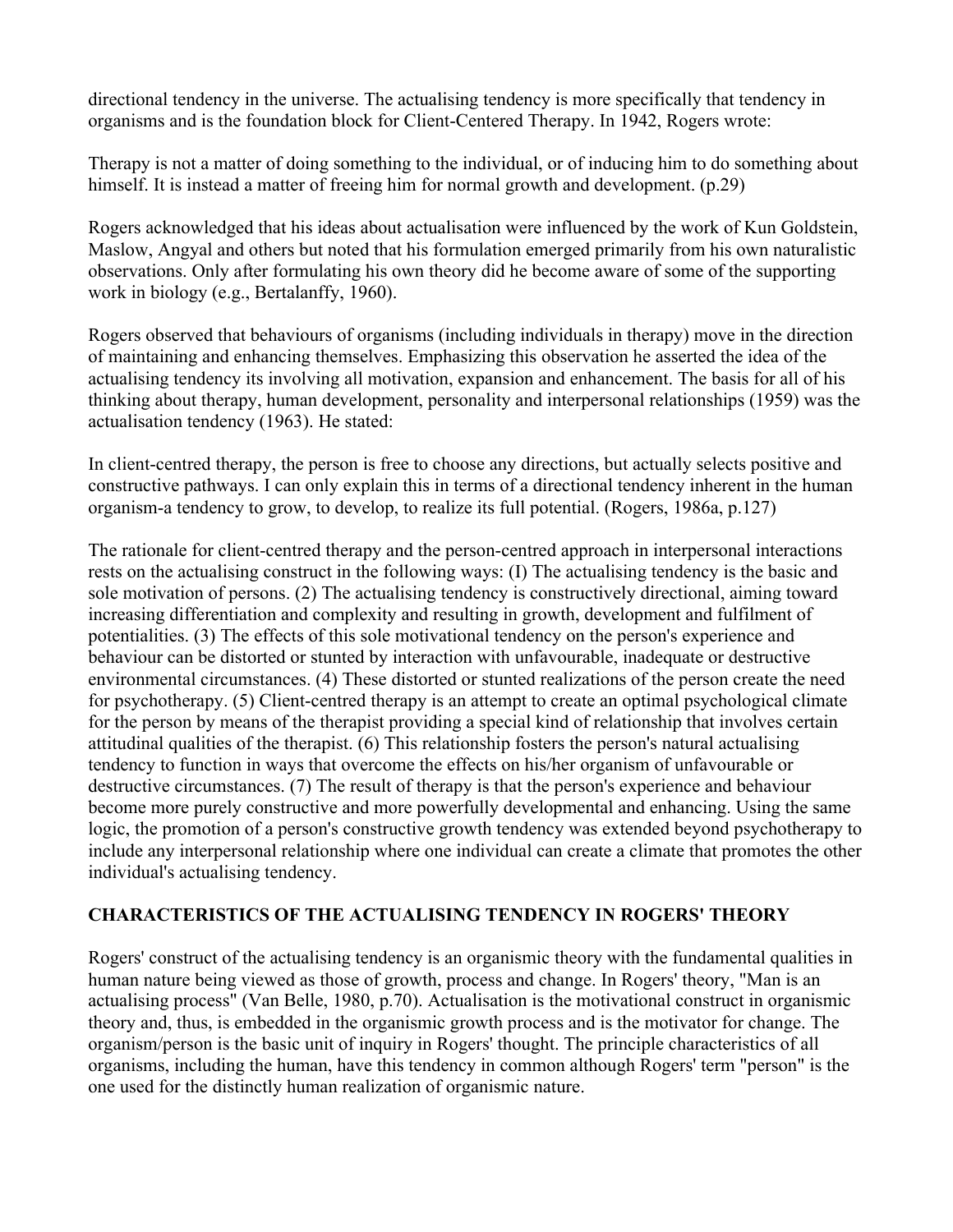In describing this motivational principle, the other main characteristics of organisms and those peculiar to persons are necessarily brought into view. The major properties of Rogers' "actualising tendency" construct in organisms/persons are as follows:

1. The actualising tendency is individual and universal (Rogers 1980). The expression of the tendency is always unique to the individual and also the presence of the tendency is a motivating tendency for all organisms.

2. The actualising tendency is holistic (Rogers, 1959). The organism/ person is a fluid, changing gestalt with different aspects assuming figure and ground relations depending upon the momentary specific aims of the person and upon the immediate demands of the environment. The actualising tendency as the motivational force functions throughout all systems of the person. It is expressed in a variable, dynamic and fluctuating manner through the subsystems of the whole person while maintaining wholeness and organization.

3. The actualising tendency is ubiquitous and constant (Rogers, 1963; Rogers & Sanford, 1984). It is the motivation for all activity of the person, under all circumstances, favourable and unfavourable to the specific person. It functions as long as the person is alive. The moment by moment living-the moving, responding, maintaining of wholeness, feeling, thinking, striving-are all manifestations of the actualising tendency.

4. The actualising tendency is a directional process. Although it involves assimilation and differentiation activities while maintaining wholeness, the wholeness is perpetually changing. It is a tendency towards realization, fulfilment and perfection of inherent capabilities and potentialities of the individual (Rogers, 1963). It is a selective process in that it is directional and constructive. It tends to enhance and maintain the whole organism/person.

5. The actualising tendency is tension increasing (Rogers, 1959). The organism/person is not a drive reduction system but one which inherently and spontaneously increases tension levels to expand, grow and further realize inherent capabilities. The directionality of the actualising tendency requires its tension increasing characteristic.

6. The actualising tendency is a tendency toward autonomy and away from heteronomy (Rogers, 1963). The person moves inherently toward self-regulation and away from being controlled.

7. The actualising tendency is vulnerable to environmental circumstances (Rogers, 1980; Rogers  $\&$ Sanford, 1984). Under unfavourable circumstances to the organism the expression of the actualising tendency may be affected such that the organism becomes distorted although the tendency remains as constructive as possible under the circumstances. Rogers (1980) uses the metaphor of the potato sprout growing towards the tiny source of light in the dark cellar to clarify his point. He said:

The conditions were unfavourable, but the potatoes would begin to sprout-pale white sprouts, so unlike the healthy green shoots they sent up when planted in the soil in the spring. But these sad, spindly sprouts would grow 2 or 3 feet in length as they reached toward the distant light of the window. The sprouts were, in their bizarre futile growth, a sort of desperate expression of the directional tendency I have been describing. They would never become plants, never mature, never fulfil their real potential. But under the most adverse circumstances, they were striving to become. Life would not give up, even if it could not flourish. (p.118)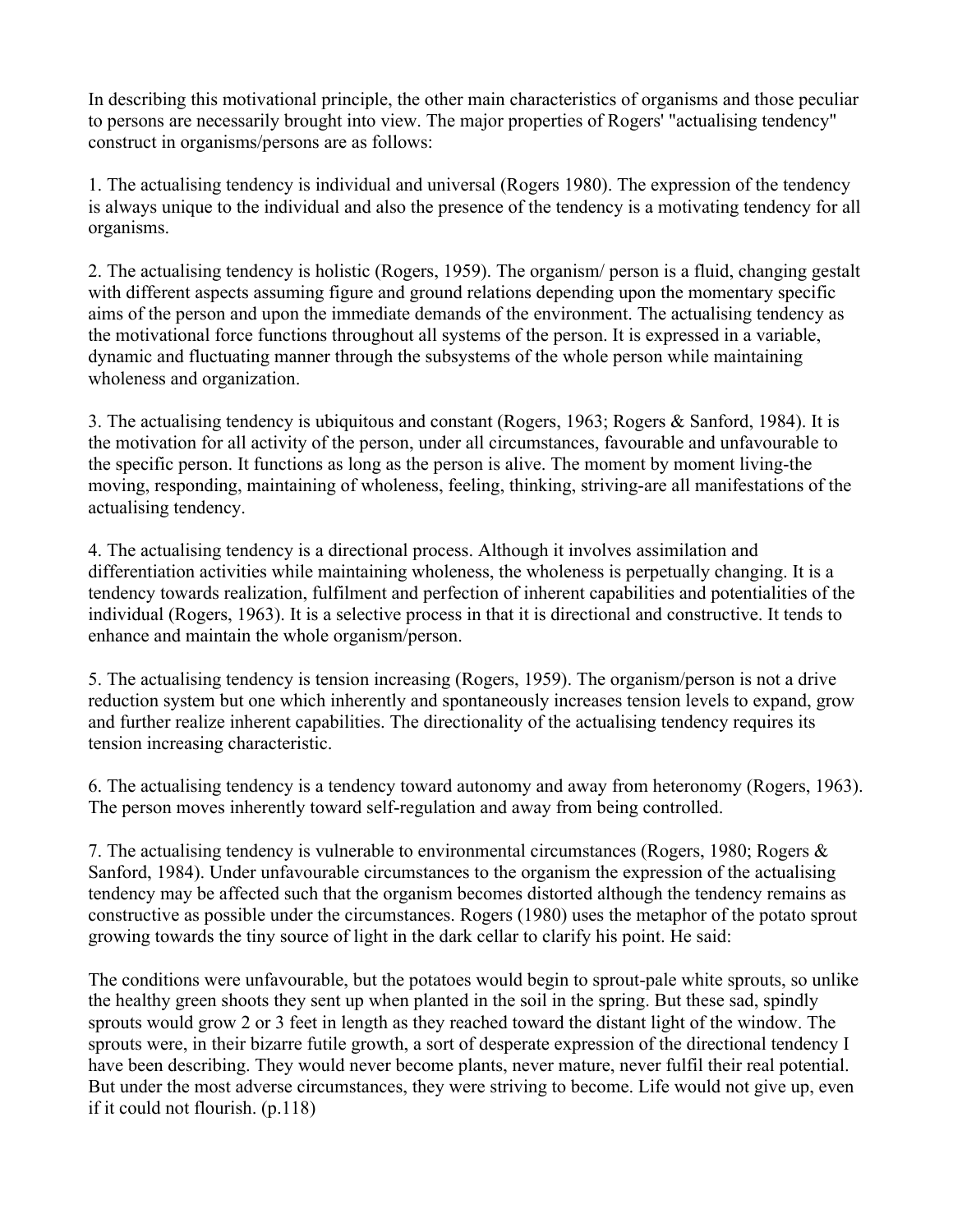8. The concept identified as "Self-Actualisation is a Construct referring to the actualisation tendency manifest in the "self - a sub-system that becomes differentiated within the whole person (Rogers, 1951; 1959). This construct is crucial to Rogers' theory of the development of normal personality and psychological disturbances. He theorizes that under unfavourable conditions the actualisation of the self sub-system (dictated by self-concepts) may become discrepant from and in conflict with organismic experiencing. Such conflict results in loss of the person's wholeness and integration with consequent disturbance. Alternatively, under favourable developmental circumstances, persons are theorized as remaining open to experience and as developing self-concepts which are harmonious with organismic experiencing, with the consequence that wholeness and integration of the person is fostered.

9. The concept of consciousness, in the sense of capacity for self-awareness, is viewed as a distinctive human channel of the actualising tendency (Rogers, 1980). Consciousness gives the person a greater range of choices for self-regulation and permits potentialities not present in other organisms.

10. Human beings have a social nature, consequently a basic directionality of the actualising tendency in humans is toward constructive social behaviour (Rogers, 1982). It is true of all directional characteristics of individuals and species, that the better the environmental/social conditions of the organism, the stronger the expression of the directional characteristic. Thus, in humans, the capacities of empathy, affiliation and language result in constructive social behaviour under adequate (or better than adequate) conditions. It is important to recognize that in Rogers' thinking all potentialities of individuals and of species are not aspects of the directionality of the actualising tendency (Rogers, 1989). For example, people have the potential to vomit or to commit murder. In Rogers' view, these potentials do not show expression under such favourable circumstances as the interpersonal climate of client-centred therapy.

The first seven of the above characteristics of the actualising tendency, according to Rogers, are common to organisms. The last three characteristics, points eight, nine and ten, are considered distinctive to the human organism and are crucial in his theories of personality and psycho logical disturbance as well as relevant to therapeutic process.

Rogers (1980), while viewing the actualisation tendency from the stance of his scientific orientation, always asserted that it is a hypothesis, "open to disproof." Nevertheless, the conception of actualisation functions in Rogers' theory as an axiom; that is, it functions as a principle that directs therapist behaviours. Specifically, the organism/person is always actualising because actualisation is the motivational concept that accounts for all living activity. In effect, the person is always actualising him/herself as best as he/she can under the circumstances. Whenever destructive or self-limiting behaviour is observed, the actualising tendency concept directs inquiry toward the circumstances that have distorted or limited constructiveness.

#### THE RELATION BETWEEN ROGERS' CONCEPTS OF THE ACTUALISING TENDENCY AND THE FULLY FUNCTIONING PERSON

Rogers' concept of the "fully functioning person" is often misunderstood as being a goal for clients in Rogers' therapy. In fact, Rogers is presenting his views on the meaning of "the good life" and clarifying the manner in which the actualising tendency functions in human beings. Rogers formulated his concept of the "fully functioning person" as well as his whole theory from the context and vantage point of his experience as a client-centred therapist The characteristics of the "fully functioning person" are an extrapolation from concrete observation of his individual clients and are based on the common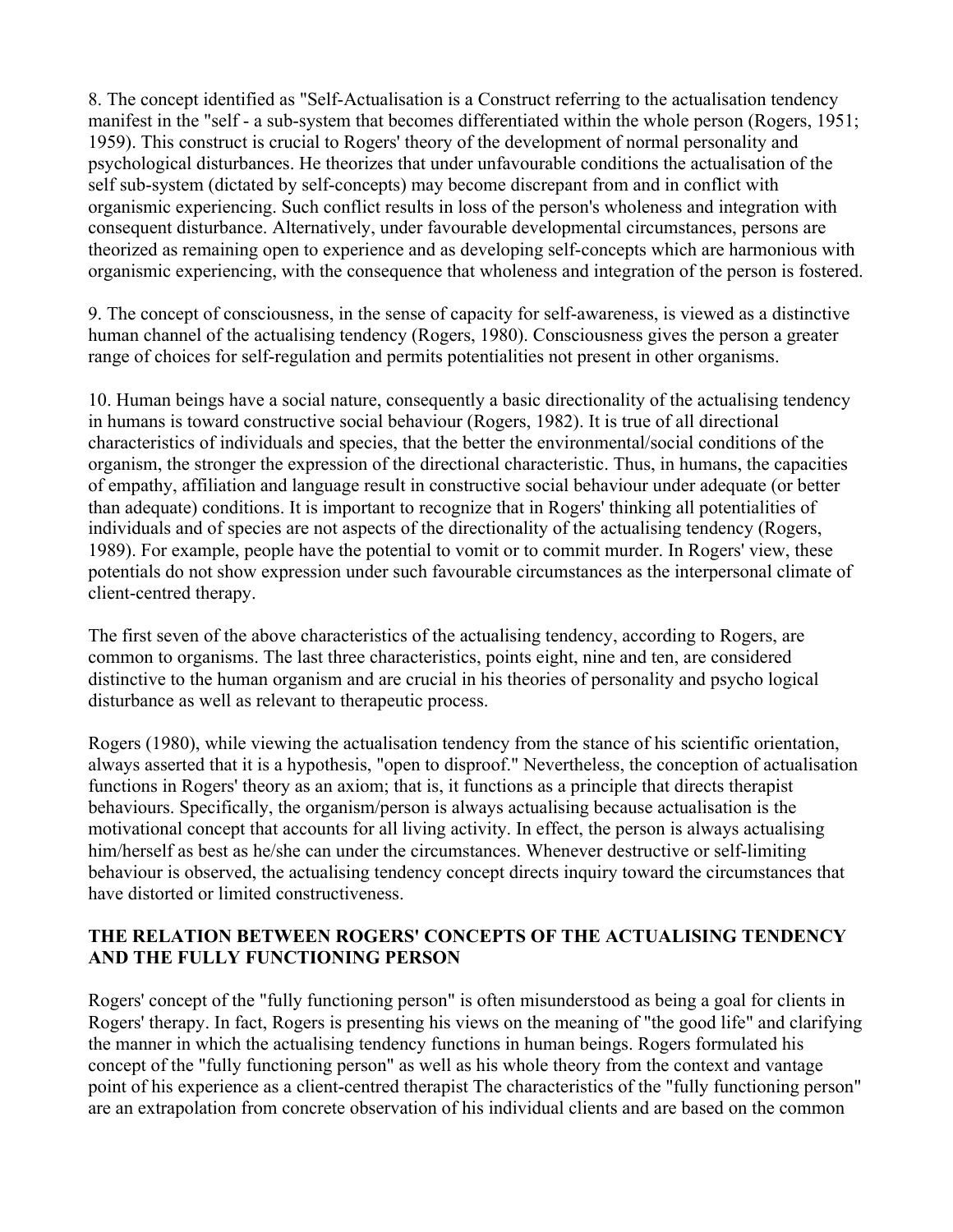features of his clients who progressed in therapy. The common features which Rogers expressed as the "fully functioning person" are features of directional development in persons. Rogers (1961) said:

If I attempt to capture in a few words what seems to me to be true of these people (who showed positive movement in client-centred therapy), I believe it will come out something like this: The good life is a process, not a state of being. It is a direction, not a destination. It is not...a state of virtue, or contentment, or nirvana or happiness. It is not a condition in which the individual is adjusted, or fulfilled or actualised (pp. 186-187) (The italics are the authors).

In other words, the "fully functioning person" does not represent a state of being, a class of persons as in Maslow's (1970) "actualising personalities," nor a developmental level in Rogers' theory. Instead, Rogers is expressing dimensions of directionality that he believes are inherent and ubiquitous in human beings but which show obvious and accelerated development under favourable psychological conditions. Such conditions are described by Rogers as the necessary and sufficient conditions for constructive personality change and notably associated with client-centred therapy.

There are three major dimensions of the directionality in Rogers' description of the "fully functioning person." These are: (I) "an increasing openness to experience," (2) "increasingly existential living," and (3) "an increasing trust in his (or her) organism (Rogers, 1961, 187-189). It is the extent of the development of the three directions in an individual that determines the extent of the psychological freedom of the individual. Psychological freedom is a process of growth, development and realization. Thus, it is through increasing openness to experience, increasingly existential living and increasing trust in one's organism that the inherent actualising tendency operates more effectively and fully. Rogers has described the psychological dimensions of the expression of the actualising tendency in human beings in his description of the "fully functioning person" (Rogers, 1961).

Rogers' and Maslow's theories of actualisation are often mistakenly equated. In addition to the differences in their views concerning the "hilly functioning" person, Rogers (1959) clarified a major difference between the theories early in his formulations when he defined the "actualising tendency" as the sole motivational construct The motivations conceptualised as "deficiency needs," i.e., the physiological needs, needs for safety, belonging, love and esteem, hypothesized by Maslow (1970) as preceding the self-actualisation of persons, are included in Rogers' sole motivational construct.

#### THE FUNCTIONAL ROLE OF THE ACTUALISING TENDENCY IN CLIENT-CENTERED **THERAPY**

The fundamental notion of Client-Centered Therapy is that the therapist can trust the tendency of the client and the only role of the therapist is to create an interpersonal climate that promotes the individual's actualising tendency. Rogers adopted the construct of the actualising tendency principle as a cognitive underpinning that implied attitudes of trust in and respect for the client in a helping relationship. When a person has emotional disturbances and problems, according to Rogers' organismic theory, what is required to help the person is a situation or conditions that foster and facilitate the vitality of the person's innate recuperative and growth capabilities.

The therapeutic attitudes of trust and respect and the desirability of a fostering situation which can free the person's capacities for health and growth created some logical parameters for the therapist's approach. These parameters, in effect, eschew standard clinical thinking about psychotherapy, such as the need for diagnosis and treatment plans with treatment goals and strategies. Instead, it followed from the idea of the actualising tendency and the therapeutic attitudes of trust and respect that the therapist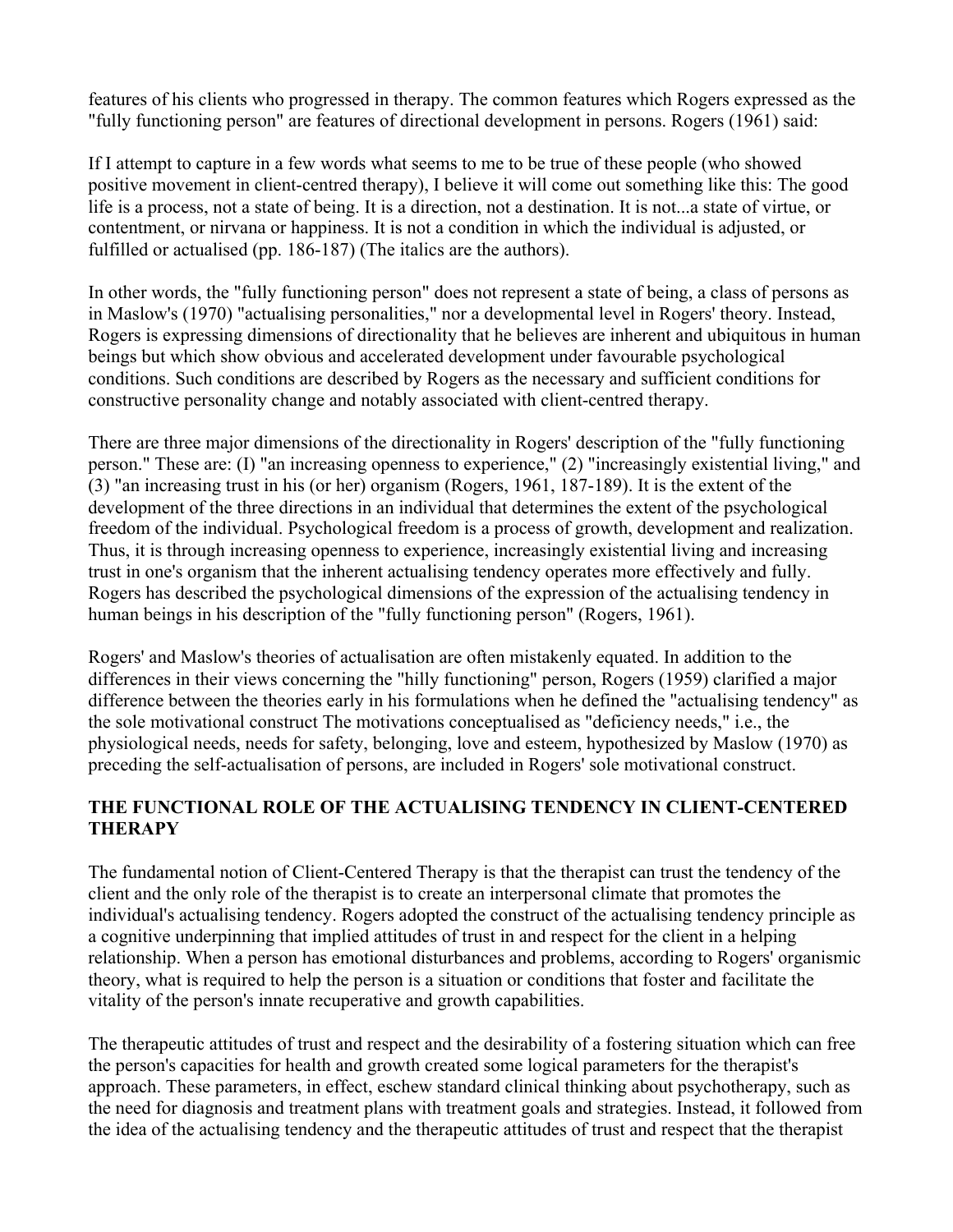need not conceptualise the client's illness, nor conceptualise any concrete goals that might affect the therapist's attitudes or behaviour in relation to the client. It also followed that the therapist need not engage in interventions, strategies or manipulations based upon speculations concerning the client's disturbance or upon ideas about what would constitute healthy directions for the client It was also logically consistent that the therapist need not determine the frequency of therapy interviews, the length of the therapy, nor when the client should stop therapy. Instead, Rogers thought the client should be approached naively without preconceptions as a unique individual and be allowed to develop his/her own therapy process. The assumption was that die client's innate actualising tendency could be fostered most effectively by the creation of a distinctive interpersonal environment fundamentally based on the trust and respect that was implied by belief in the actualising tendency. The client would be given, in effect, control over the therapeutic situation and therapeutic process up to the limits of the therapist's capacity (and the demands of the work situation). The therapist's basic task is to listen with respect and understanding and help the client to clarify his/her feelings and thoughts as they are expressed to the therapist.

Rogers and his colleagues functioned with this philosophy of trust in the client and, as well, systematically researched their work (Cartwright, 1957). Out of all these endeavours Rogers conceptualised his theory of client-centred therapy. The specific features of the theory evolved out of and continued to be based on the organismic theory of the actualising tendency and the fundamental philosophy and attitudes of trust in and respect for persons.

## THE THEORY

Client-centered theory posits the presence of a client who is incongruent, vulnerable and anxious but who is also in psychological contact with an attentive therapist. The therapist experiences and manifests three basic attitudes in the relationship. These attitudes are labelled as (1) congruency (or genuineness), (2) unconditional positive regard, and (3) empathic understanding of the client's internal frame of reference (Rogers, 1957; 1959). The particular manifestations or implementation of these attitudes is variable, within limits, depending upon the personal characteristics of both therapist and client. The theory also asserts that the therapeutic attitudes must be perceived to some degree by the client, Rogers hypothesized that the more fully and consistently the therapeutic attitudes are provided by the therapist and perceived by the client, the greater the constructive movement that will occur in the client (Rogers, 1959). The actualising concept functions in the practice of therapy by influencing the attitudes that are experienced and expressed by the therapist in relation to the client/other.

The client-centred therapist operates on a number of assumptions associated with the actualising tendency. These assumptions include:

1. Motivation is considered intrinsic, directional, and constructive; the person's tendency is for selfregulation and self-knowledge. The therapist is, thus, oriented to the world of the whole Person. The therapist eschews knowledge "about" the client, relates as an equal to the client, trusts and respects the client's perceptions as authority about him/herself and trusts the client.

2. The conception of therapy is one which provides a favourable to optimal psychological and personal environment for the client. The therapist is not precipitating change by manipulating or directing the client.

3. Consciousness/perceptions affect the person's behaviour. This assumption results in the need for the therapist's empathic atonement to the phenomenal world of the client.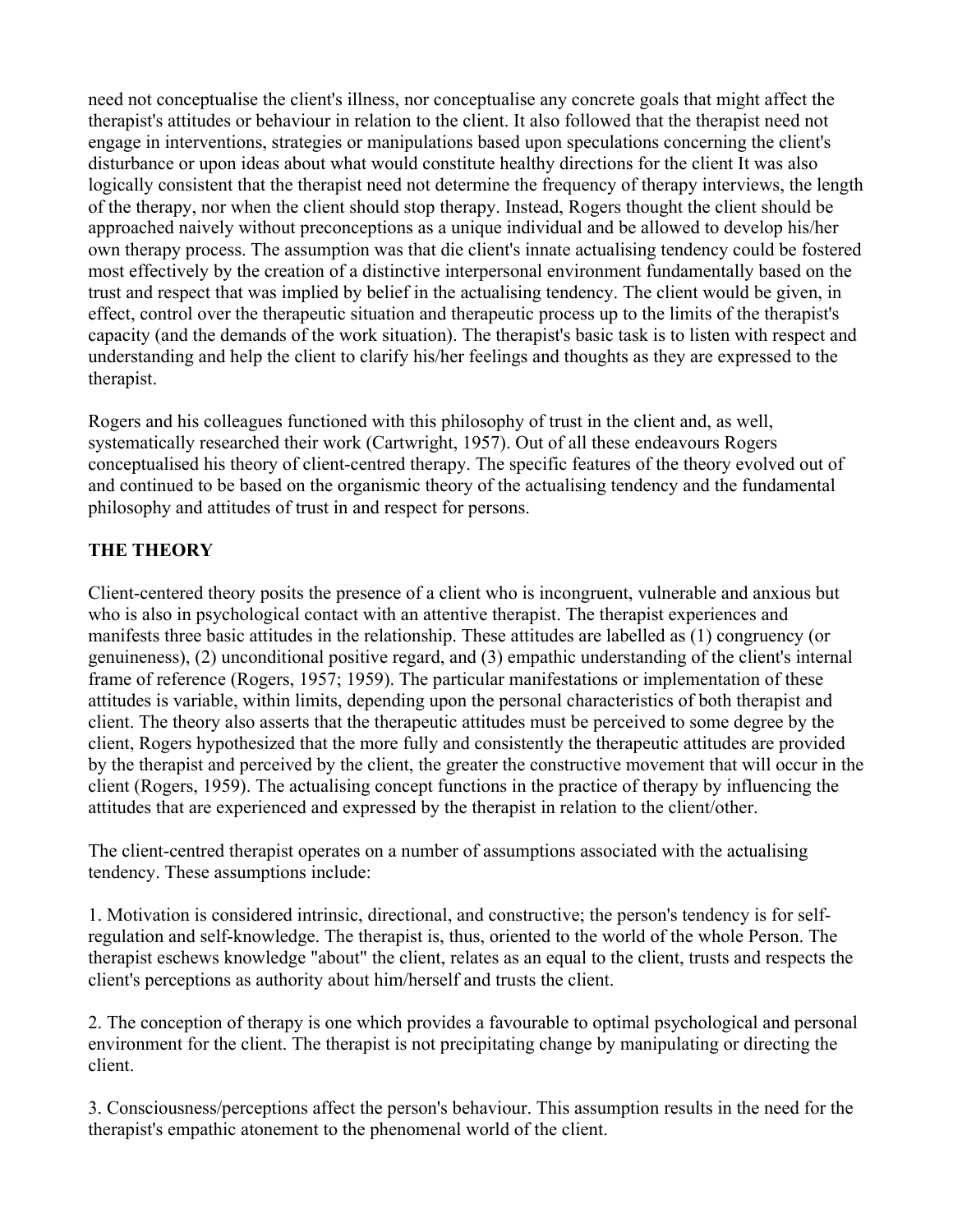4. The therapist attitude of unconditional positive regard is based on the organismic assumption that the person is always doing the best that he/she can under the particular existing inner and outer circumstances. The actualising tendency is the motive for changing circumstances that result in "doing hetter."

5. The disease or disturbance of an individual which responds to psychotherapy is due to inadequate environments (inner/perceptual; outer/physical-social) that distort or stunt realization of inherent capabilities. The therapist uses no other theoretical models to explain behaviours.

The basic client/person-centred value is that the authority about the person rests in the person, not in an outside expert This value emphasizes the internal (i.e., the client's) rather than the external (i.e., the therapist's) view. The client is viewed as going in his/her own way, allowed to go at his/her own pace, and to pursue his/her growth in his/her unique way. The external view is meaningless in a constructive therapy process since the only function of the therapist is to facilitate the client's actualising process. Bozarth (1985) contends that Client-Centered Therapy operates within a different paradigm than other therapies because of the extreme focus on the "self authority" of the client This focus on "selfauthority" is buttressed in the therapist's trust and belief in the actualising tendency. Rogers (1986b) stated:

Practice, theory and research make it clear that the person-centred approach is built on a basic trust in the person...(It) depends on the actualising tendency present in every living organism's tendency to grow, to develop, to realize its full potential. This way of being trusts the constructive directional flow of the human being toward a more complex and complete development. It is this directional flow that we aim to release. (p.198)

The Functional Role of the Actualising Tendency in Therapy Practice

In the day to day work of the client-centred therapist, the idea of the actualising tendency remains a conscious cognitive foundation. It continuously supports the therapist's trust in, and respect for, the client and supports the therapist's inner activity of generating and maintaining the therapeutic attitudes of congruency, unconditional positive regard and empathic understanding in relation to clients. The remainder of this paper presents a segment from a therapy session that demonstrates the application of the trust and respect of the therapist that is predicated upon the fundamental notion of the actualising tendency.

## Therapy Session Segment

This session is presented and then discussed in terms of the actualising tendency. The session is that of a female client with a female therapist. The female client is identified as "Angela." The client is depicted with, "C" and the therapist with, "T."

C-1 Over the weekend... its hard to explain. I noticed my pain, it was still there and I couldn't believe that I was functioning and feeling like a whole person. Even though I had the pain.

T-1 It was a new experience to have the pain coexist with a sense of wholeness.

C-2 Right Yeah, and I'm still not comfortable with that. If I don't keep after my doctors and myself... you know, things still aren't perfect... I just say o.k., it's liveable, so I can live like this. And I might end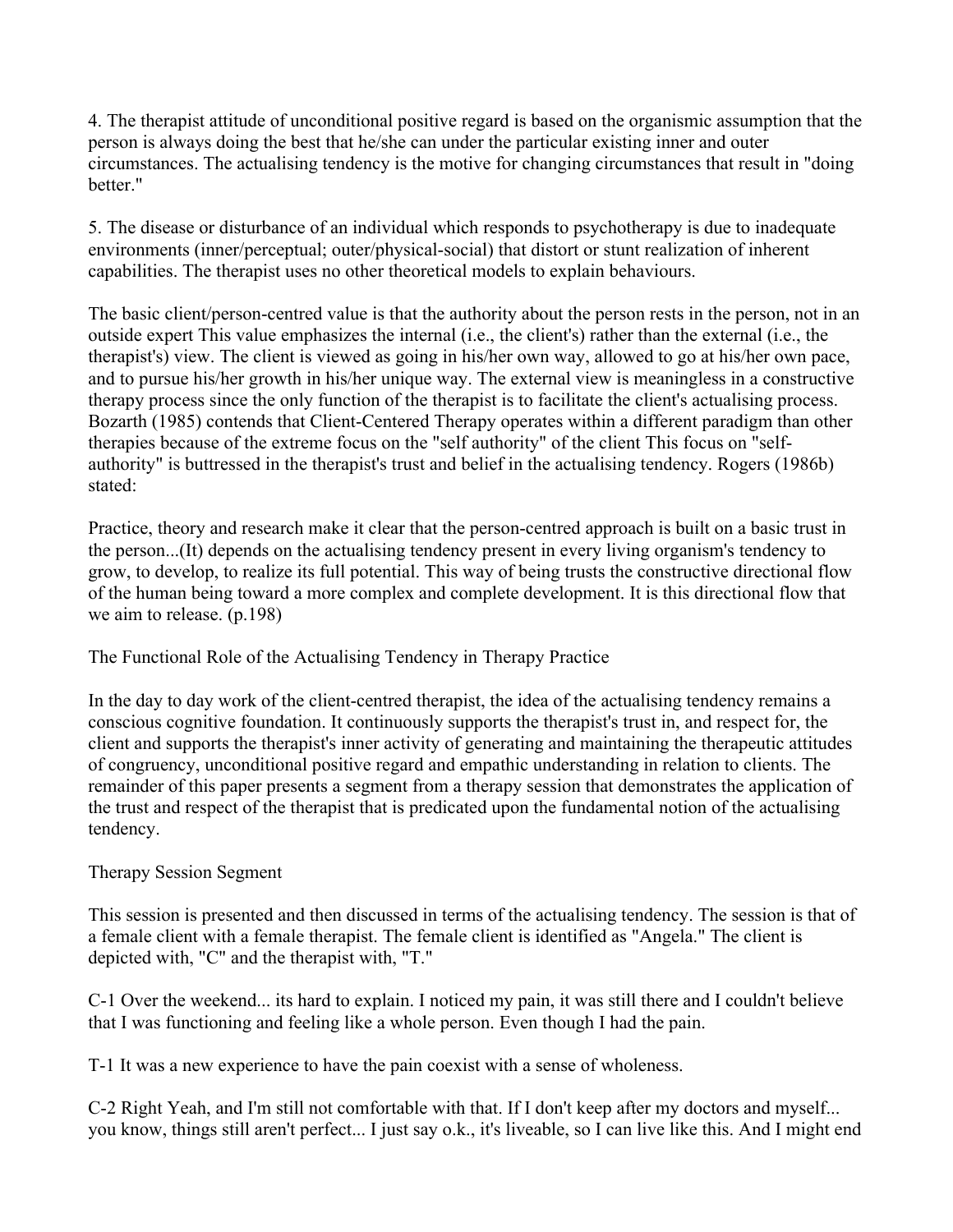up living with the pain when I could have gotten rid of it. I feel, if I don't keep after it, if I don't keep it in mind, and I don't keep bitching at my doctors, that somehow it's going to get lost... and I'll live that way.

T-2 But you won't have had to, (C: Yeah) you won't have had to have that pain continue but it will continue because you didn't keep at it.

C-3 Right.

T-3 If you don't keep vigilant.

C-4 Yeah, that's it And this other thing... when I don't feel good about my physical self... like... I went to the doctor and I gained a few more pounds and I'm upset about that. I was doing so well and so I decided o.k., that's it You know, I know I can do it, so I'm de-pressed that I even let myself gain a few pounds. It goes the other way, too. When I look in the mirror and I'll go, 'God, you look so good today, why do you feel so shitty?' I have this mental image with my weight too, if it's not where I want it to be, it's kind of like I walk around in my head, when my head hurts. I feel fragmented. If this is the way my inside feels, then this is the way my outside self is going to look to others. But it doesn't, I know that, but it feels like it is not right...

T-4 How you look and feel should be consistent, but it isn't that way and somehow you can't..

C-5 Yeah, It's like... sometimes I used to just look in the mirror and say, 'God, how come my pain doesn't show?' Cr Uh huh) where my pain is I imagine like cracks in my face, something concrete that I can see.

T-5 You would be shocked, 'how could it be?'

C-6 Yeah, I'd look in the mirror and I'd flip myself out, I'd just stand there...

T-6 'How could it be?'

C-7 Yeah... And when I'm feeling like that or when I'm feeling overweight or whatever, when I don't feel my body is physically in check, something feels, um, it feels like.... I don't know... it feels like I'm not a whole person... Which is, I guess, what's different about this past weekend, how I perceived myself, because... It's like I don't feel like a whole person when I'm like that and even though others can't tell... I feel like I'm being dishonest, Because they can't see what's really inside of me. I have a big problem with that, talking to people when I feel like shit, I feel dishonest because I really don't feel like I'm me. I feel angry, I feel depressed, I feel fragmented.. I got the word, it's a good client-centred word, I just thought, 'congruent', I don't feel congruent. That's what it is.

T-7 In your appearance and your behaviour, your appearance is one kind of person.... but inside you're...

C-8 It's that they're not congruent, they're different And to me that's why I can't feel like a whole person. But 'his weekend, I did feel like a whole person, even though I was still incongruent And it felt good, but, yet, it was upsetting too. Because then, I guess, I feel if I'm not vigilant that I never am going to be congruent.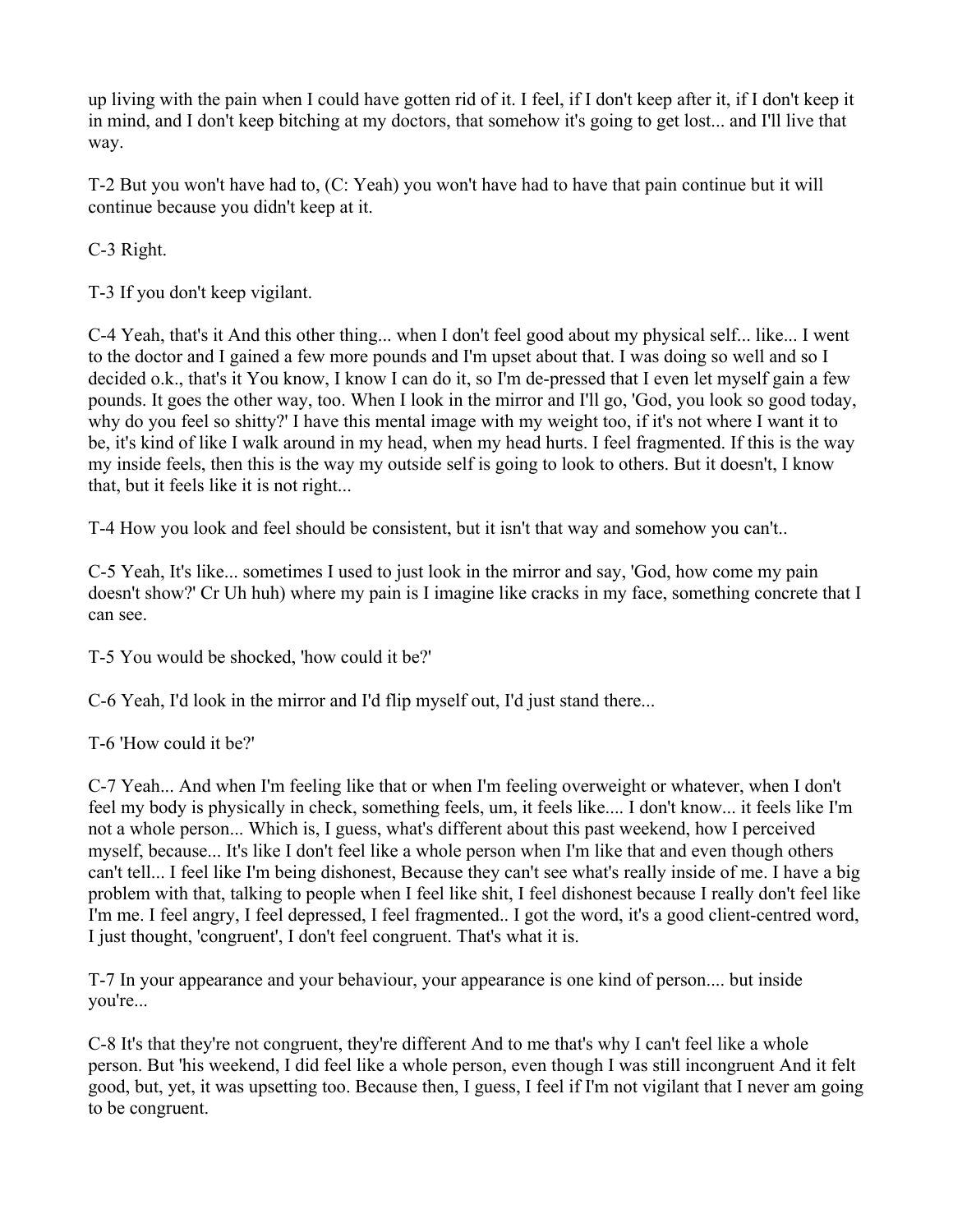T-8 The thing is you felt congruent, you felt (C-right) a whole person in spite of the fact that you still have the pain. So, you had the same combination of contradictory realities and yet you had a feeling of wholeness. (C-right) But there was the worry that you would, in feeling whole, let the pain stay by giving up on doing your utmost to get rid of it.

#### C-9 That's it.

A more detailed analysis of this therapy segment is presented in order to identify the relationship of the therapist's efforts to be consistent with the underpinning of the actualising tendency. The segment is from the fortieth therapy session. Angela's first response (C-1) illustrates her experience of surprise during the previous weekend. She says: "It's hard to explain" and, indeed, it is, at this point, not clear exactly what Angela means by "whole person" nor what her typical experience of herself may have been that made the weekend experiences so surprising. The therapist's first response (T-1) simply checks or tests understanding with a brief restatement for Angela to verify or correct. The therapist makes no attempt to pursue clarification or elaboration through questions or guesses. She simply expresses her understanding of the client as far as it goes. The therapist's trust is that the open acceptance of the client's statements will cumulate to foster the client's natural process of actualisation.

Angela (C-2) reveals that there is more to this surprising feeling of wholeness co-existing with physical pain. She says it was accompanied by a feeling of fear. The therapist (T-2) again tests her understanding by expressing Angela's point that she expects she would have to continue to live with pain if she were to accept the pain. Wholeness apparently involves accepting the pain. Accepting the pain means, to Angela, that she would give up pushing to find treatments.

Angela (C-4) verifies the correctness of her therapist's response (in T-2). The therapist then (T-3) responds with an emphasis on Angela's felt need for vigilance. The word "vigilance" was not used by Angela but is used by the therapist in her effort to understand the importance, to Angela, of keeping on the lookout for, and seeking treatment for, her pain. To this point, the therapist has consistently tried to follow the client's meanings and feelings by checking or testing her understanding with Angela. The therapist continues to trust Angela's own capacity for forward movement.

Next, in CA, Angela expresses two new points. The first point is that she doesn't feel good about herself. For example, because she gained weight, she says she must gain control. She expresses this as "0. K., that's it!", meaning that she must stop eating too much. She says that she can do what she needs to do when she reaches that point. The second point is expressed when she harks back to her first statement which had implied that previous to the weekend she had not ever been able to feel whole when in pain. Here (in CA) she is expressing a sense of confusion and disturbance when she feels "shitty" and at the same time is looking good. Apparently, previously she had not been able to reconcile this discrepancy between her feelings and her appearance into an experience of wholeness. Instead she would feel "fragmented."

The therapist is not able to complete her response (T-4) to Angela's C-4. But she again is trying to test her understanding. She does this in the form of a restatement of Angela's expectation of being consistent in her feelings and her appearance that is not realized in her actual experience of herself. The therapist does not attempt to explain or push Angela towards closure or resolution.

Angela (C-5) then vividly represents her previous point by quoting her thoughts when looking in her mirror and by stating the image she expects to see in her mirror. The therapist (T--S) responds by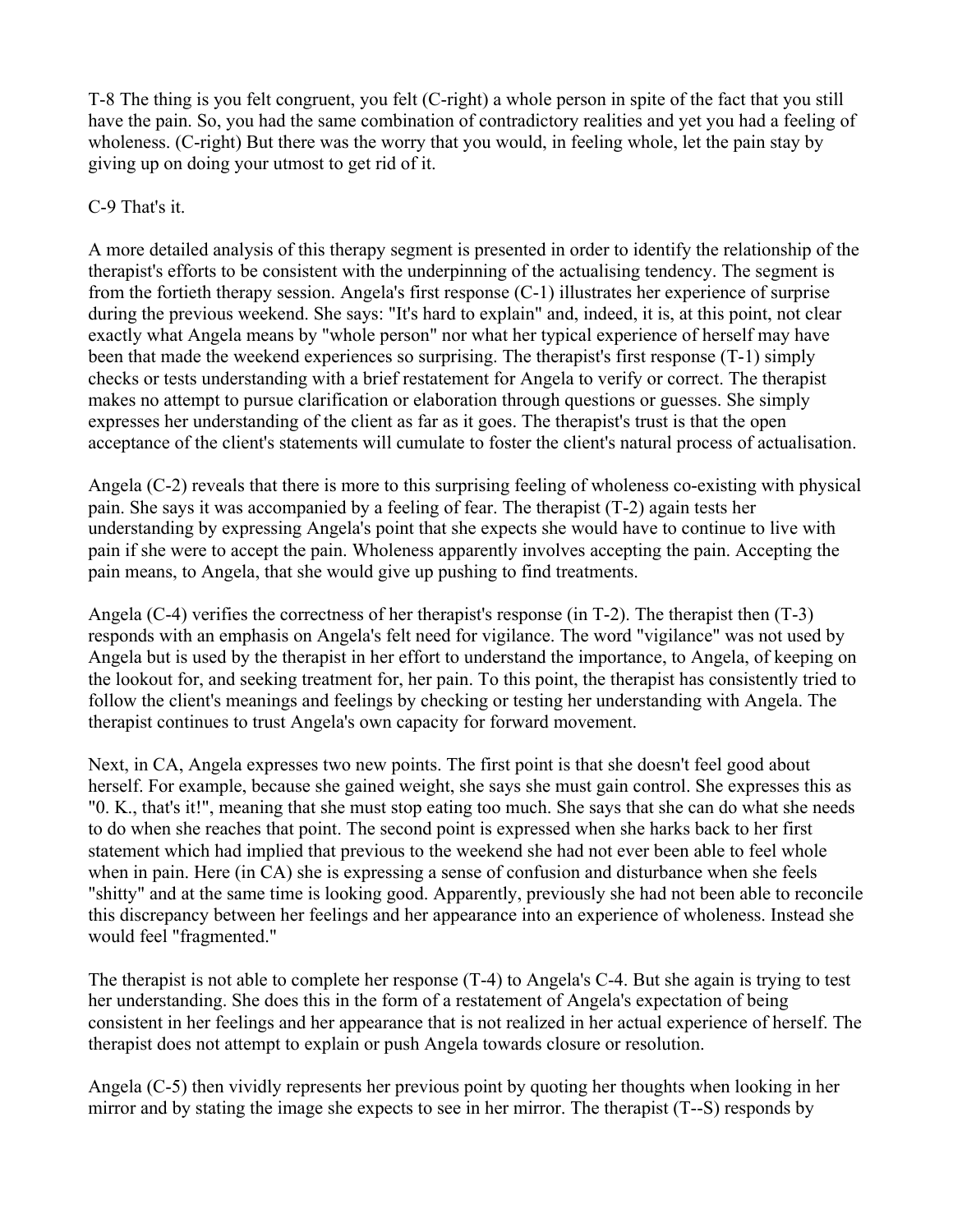representing herself as Angela, stating, in her own words, what might be Angela's words of shock when she finds her face in the minor is not racked and distorted as her pain makes her feel it might be.

Angela (C-6) further expresses her distress about the event of seeing she looks good while she's in pain. The therapist responds (T--6) by repeating what she said in T-5 as if they were Angela's thoughts or words, "How could it be?"

Angela (C-7) continues with a complex statement in which she first summarizes the basis for not feeling like a whole person. Then she restates the fact that the preceding weekend she felt whole while still experiencing pain. She then elaborates on the problem of feeling pain while looking good. She says it stimulates a feeling of being dishonest with people. Finally, still in C-7, Angela expresses her awareness of the therapist's client-centered approach with a positive emotional tone. She uses the Rogerian term "congruence" while explaining her new, recent, feeling of wholeness in the context of pain. In her response (T--7), the therapist starts to check her understanding by restatement, but is interrupted. Angela (C-9) verifies the therapist's grasp of what she has been expressing. Through the entire interview segment she actualising tendency construct has been functioning as an intellectual underpinning for the therapist's attitudes of trust in and respect for the client. These basic attitudes toward the client are channelled directly into the therapist's efforts to experience and express the specific therapeutic therapist attitudes identified by Rogers as congruency, unconditional positive regard and empathic understanding.

In the sequence of interactions between Angela and her therapist, Angela leads as she fills out the meanings of her initial statement (C-I) and adds other feelings that are related (e.g., C-2, CA, C-S). Angela's leading is a process of developing awareness, recollections and unfolding associations. How and what is revealed emanate from the process within Angela rather than from ideas put forth by the therapist. The therapist is not intervening with any theoretical conceptions whatsoever in Angela's actualising process (which includes self awareness and self-disclosure for Angela). The actualising tendency is immediately functional in the therapist's interaction with Angela. It is the basis underlying the attitudes that result in the therapist's non-interfering and non-directive empathic following of Angela's responses. The therapist's only verbal behaviour is her attempt to check or test her understanding of what Angela expresses. The question that is implicit in all of the therapist's restatements is, "Do I understand you correctly?" or "Is this what you are telling me?" Angela's responses indicate that she does feel understood. The therapist, thus, does not intervene, bring in "expert" suggestions or prescribe treatments. The therapist trusts the natural constructive direction of the client and strives only to implement the atmosphere that will foster the actualising tendency.

## **SUMMARY**

This paper reviews Carl R. Rogers' concept of the actualising tendency as an operational premise in Client-Centered Therapy. Rogers' concept of the relation of the actualizing tendency and the fully functioning person is clarified. The role of the actualising tendency as a functional cognitive underpinning in Client-Centered Therapy is demonstrated by reviewing and commenting upon a clientcentred therapy segment.

The client-centred therapist implements the actualising tendency by creating a specific interpersonal climate during the therapy session. This climate is created by means of the therapist experiencing and communicating certain attitudes toward the client. These attitudes are identified as the qualities of congruency, unconditional positive regard, and accurate empathy. These were considered by Rogers to be the necessary and sufficient conditions for constructive personality change. Since the experience of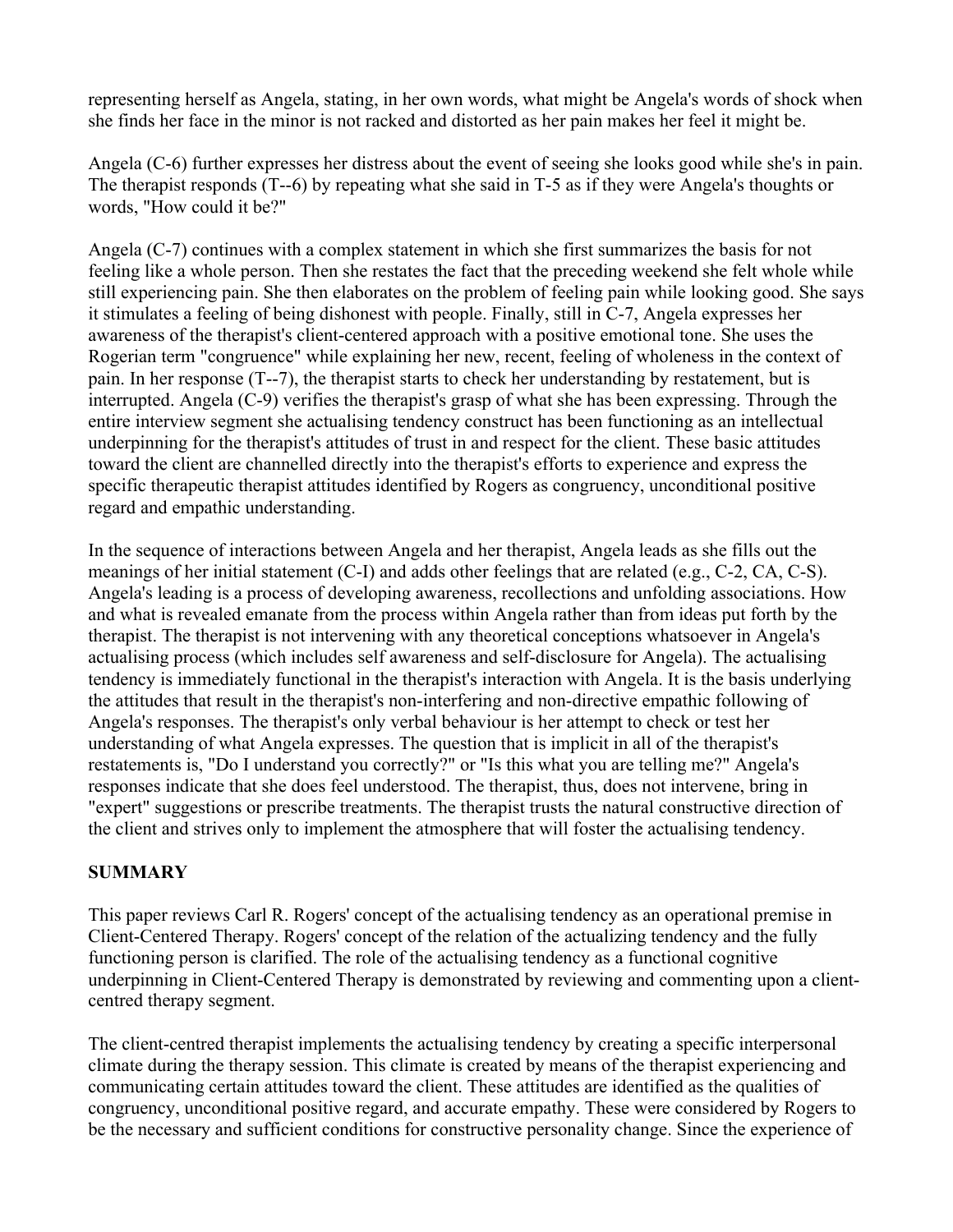these attitudes by the client fosters an individual's actualising tendency, the client-centred therapist trusts the client to move forward in a constructive direction without intervening and assuming therapeutic expertise about the client. The constructive forward movement of the client is propelled by the sole and inherent motivation in human beings; that is, the actualising tendency.

#### **REFERENCES**

Bertalanffy, L (1960). Problems in life. New York: Harper Torchbooks.

Bozarth, J.D. (1985). Quantum theory and the person-centered approach. Journal of Counseling and Development, 64(3), 179-182.

Cartwright, D.S. (1957). Annotated bibliography of research and theory construction in client-centered therapy. Journal of Coumeling Psychology, 4, 82-100.

Ford, J.G. (1991). Rogers's theory of personality: Review and perspectives. In A. Jones & R. Crandall (Eds.), Handbook of self-actualization. [Special Issue]. Journal of Social Behavior and Personality, 6(5), 19-44.

Goodyear, R.K. (1987). In memory of Carl Ransom Rogers (January 8, 1902-February 4, 1987). Journal of Counseling and Development, 63, 561-564.

Lambert, MI., Shapiro, D.A. & Bergin, A.E. (1986). The effectiveness of psychotherapy. In S.L. Garfield & A.E. Bergin (Eds.), Handbook of psychotherapy and behavior change (pp.157-211). New York: Wiley & Sons.

Maslow, A.H. (1970). Motivation and personality (2nd ed.). New York: Harper& Row.

Patterson, C.H. (1984). Empathy, warmth, and genuineness in psychotherapy: a review of reviews. Psychotherapy, 21(4), 431438.

Rogers, C.R. (1942). Counseling and psychotherapy. Boston: Houghton Mifflin.

Rogers, C.R. (1951). Client-centered therapy. Boston: Houghton Mifflin.

Rogers, C.R. (1957). The necessary and sufficient conditions of therapeutic personality change. Journal of Consulting Psychology, 21, 95-103.

Rogers, C.R. (1959). A theory of therapy, personality, and interpersonal relation-ships, as developed in the client-centered framework. In S. Koch (Ed.), A study of a science: Study 1. Conceptual and systematic: Vol. 3 Formulations of the person and the social context (pp.184-256). New York: McGraw Hill.

Rogers, C.R. (1961). A therapist's view of the good life: The fully functioning person. In C.R. Rogers (Ed.), Becoming a person (pp.183-196). Boston: Houghton Mifflin.

Rogers, C.R. (1963). The actualizing tendency in relation to "motive" and to consciousness. In M. Jones (Ed.), Nebraska symposium on motivation (pp.1-24). U of Nebraska Press.